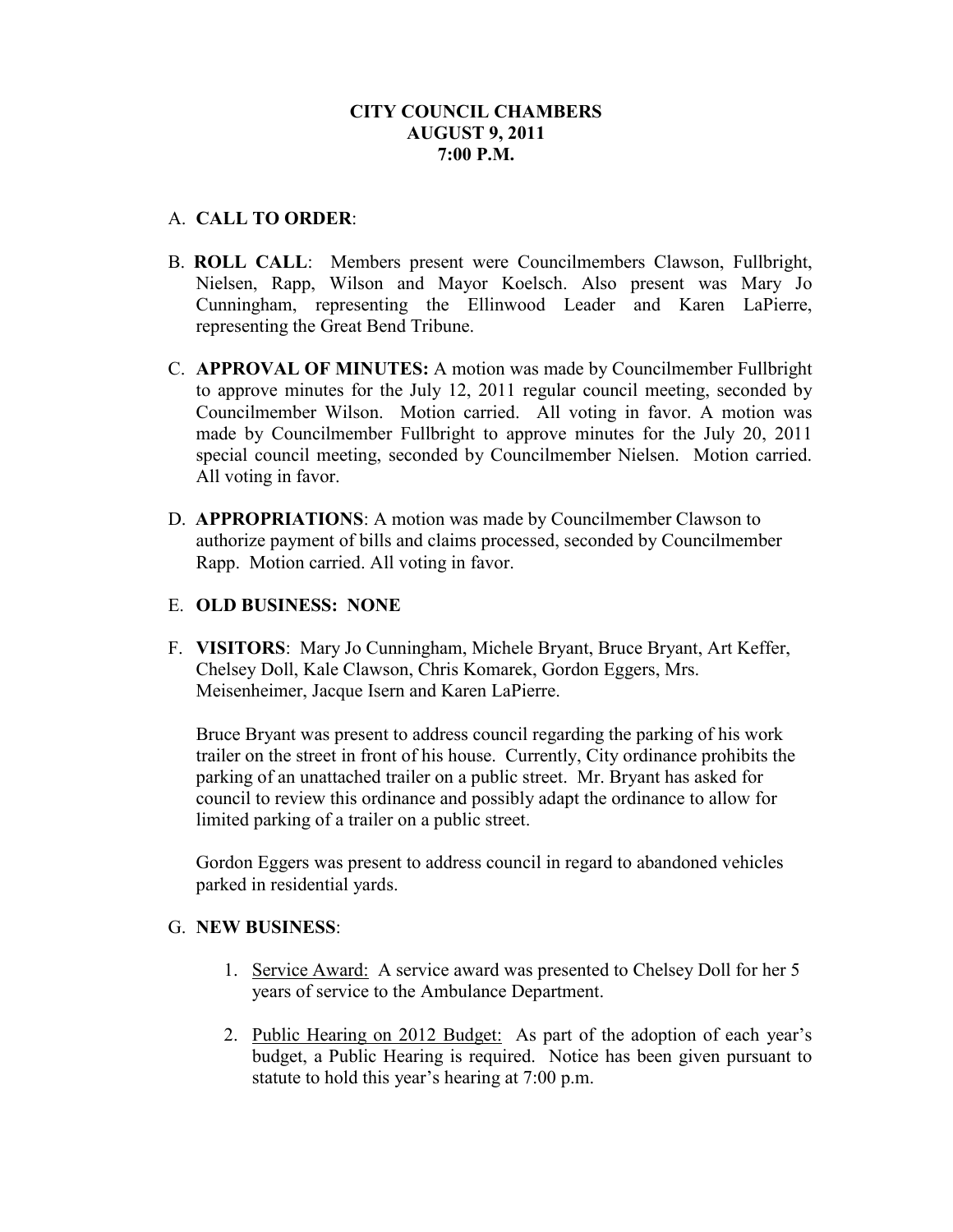A public hearing was held on the proposed 2012 budget. There were no comments from the public. Mayor Koelsch declared the public hearing closed.

3. Consideration of Budget for Approval: At the conclusion of the public hearing, the Council considers adoption of the proposed budget. An ordinance must be passed adopting the budget. Adoption of the proposed budget does not require spending the amounts adopted; however, the adopted budget allows those amounts to be utilized when necessary.

A motion was made by Councilmember Fullbright to approve the 2012 budget as presented, seconded by Councilmember Rapp. Motion carried. All voting in favor.

A motion was made by Councilmember Nielsen to adopt Ordinance No. 2011-4, an ordinance approving, adopting and appropriating, by fund, the budget of the City of Ellinwood, Kansas for the year beginning January 1, 2012, seconded by Councilmember Clawson. Motion carried. All voting in favor.

A motion was made by Councilmember Clawson, to adopt Ordinance No. 2011-5, an ordinance attesting to the increase in taxes levied for the 2012 budget, necessary to finance public services for the City of Ellinwood, seconded by Councilmember Wilson. Motion carried. All voting in favor.

4. KMGA Board of Directors Appointment: The City is entitled to appoint a director to the Board of the Kansas Municipal Gas Agency. An alternate director may also be appointed.

A motion was made by Councilmember Nielsen to appoint Robert Peter as director and Dave Lloyd to serve as alternate director to the Board of Kansas Municipal Gas Agency. The motion was seconded by Councilmember Wilson. Motion carried. All voting in favor.

5. Delinquent Accounts Review: The auditors recommend the City annually review delinquent accounts and write off those accounts which are becoming aged. A review and write-off of older accounts provides the City with a more accurate amount of collectible accounts receivable at year end. Although the accounts are written off, the City will continue with collection efforts including referral of the accounts to the State of Kansas Setoff Program to offset against tax refunds or funds. The city's percentage of bad debts is very low and generally does not exceed onehalf of one percent.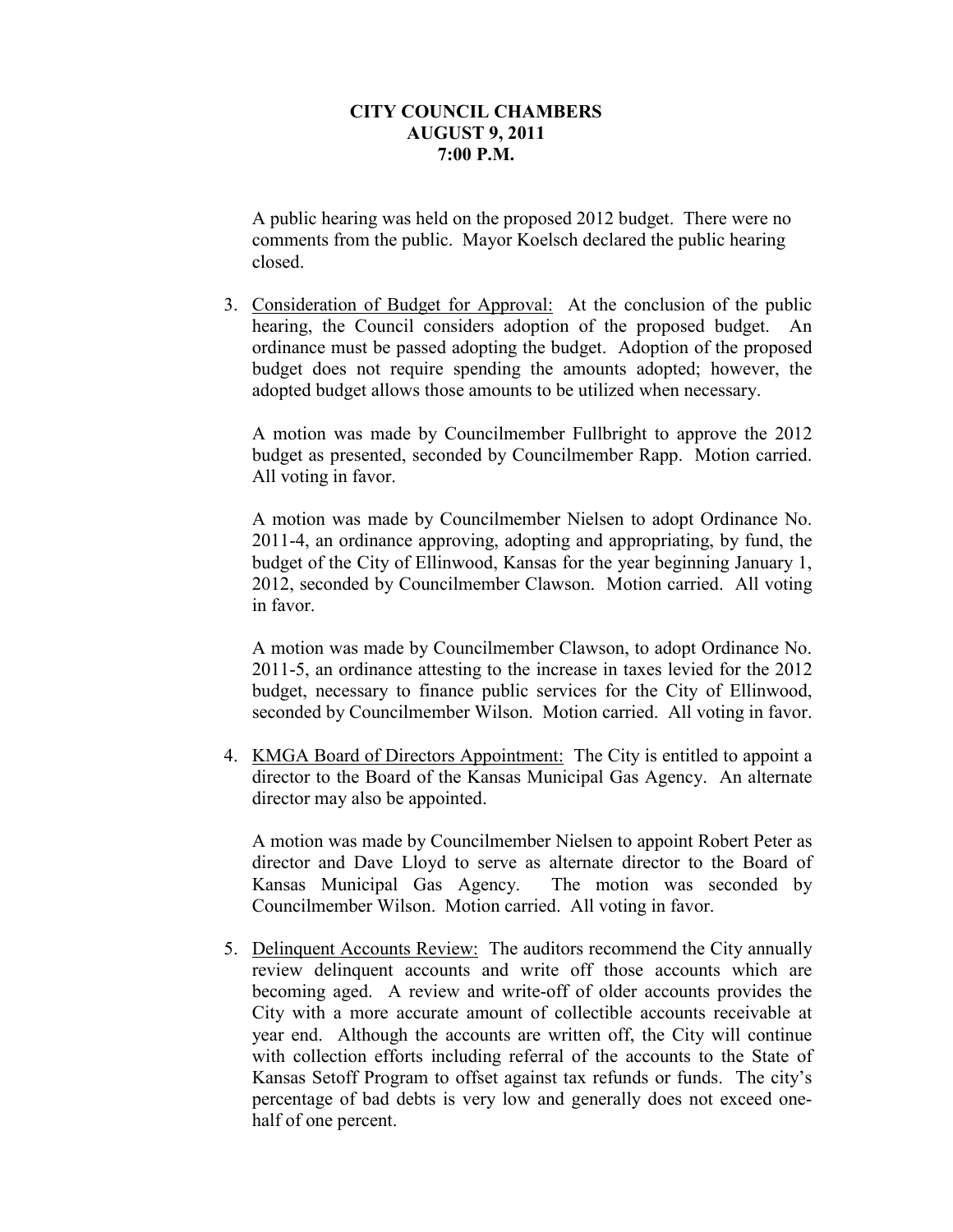A motion was made by Councilmember Nielsen to approve the list of delinquent accounts as presented for write off, seconded by Councilmember Clawson. Motion carried. Councilmembers Clawson, Fullbright, Nielsen and Rapp voting aye, and Councilmember Wilson voting nay.

6. KPP Resolution: Presented to council was Resolution No. 080911, a resolution extending the City's membership in the Kansas Power Pool (KPP) to twenty (20) years, and a power purchase contract between Kansas Power Pool and the City of Ellinwood. The City is currently contracted with KPP for ten years. The reason for extending the term to twenty years is due to the proposed purchase of a partial interest in the Dogwood Generating Plant in Missouri and would enable KPP to obtain financing for the purchase.

A motion was made by Councilmember Fullbright to adopt Resolution No. 080911, a resolution authorizing the execution of a power purchase contract between the City of Ellinwood and Kansas Power Pool for the purchase of electricity. Motion seconded by Councilmember Nielsen. Motion carried. All voting in favor.

A motion was made by Councilmember Fullbright to authorize Mayor Koelsch to execute the contract with Kansas Power Pool, seconded by Councilmember Nielsen. Motion carried. All voting in favor.

## H. **REPORTS**:

- 1. Municipal Court Report: Presented to Council was the Municipal Court Report for July 2011.
- 2 Utilities Production Report: Presented to Council was the Utilities Production Report.
- 3. Staff Reports:
	- a) Staff reported the power plant has generated in excess of 76 hours during this generating season. Staff reported a water line project has begun on Pembroke Lane and will take approximately 2 weeks to complete. Staff also reported a water main break occurred on East 5<sup>th</sup> Street.
	- b) Staff reported the last full day for the swimming pool will be Sunday, August 21<sup>st</sup>. The pool will be open Monday and Tuesday, August  $22<sup>nd</sup>$  and  $23<sup>rd</sup>$  from 5:00 p.m. to 10:00 p.m.